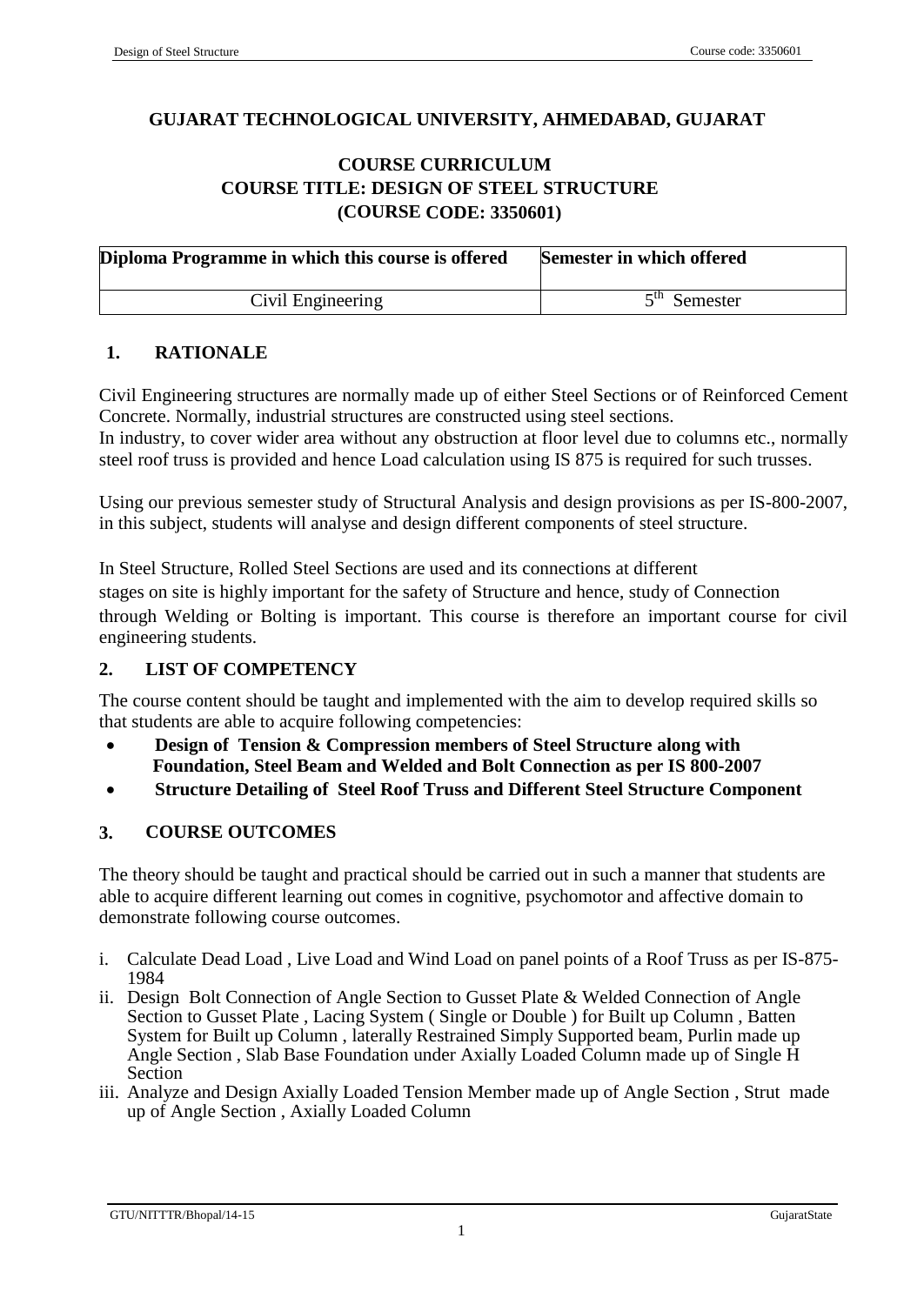|    | <b>Teaching Scheme</b> |    | <b>Total Credits</b> | <b>Examination Scheme</b> |    |            |                        |                              |
|----|------------------------|----|----------------------|---------------------------|----|------------|------------------------|------------------------------|
|    | (InHours)              |    | $(L+T+P)$            | <b>Theory Marks</b>       |    |            | <b>Practical Marks</b> | <b>Total</b><br><b>Marks</b> |
|    | T                      | D  |                      | ESE                       | PA | <b>ESE</b> | PА                     |                              |
| 03 | 00                     | 04 |                      | 70                        | 30 | 40         | 60                     | 200                          |

### **4. TEACHING AND EXAMINATION SCHEME**

**Legends:L-** Lecture;**T-** Tutorial/TeacherGuidedStudentActivity;**P -** Practical; **C -**Credit; **ESE**-End Semester Examination; **PA**-Progressive Assessment.

| Unit                            | <b>Major Learning Outcomes</b><br>(in Cognitive Domain)                                          | <b>Topics and Sub-topics</b>                                                                                                                                              |
|---------------------------------|--------------------------------------------------------------------------------------------------|---------------------------------------------------------------------------------------------------------------------------------------------------------------------------|
| Unit $-I$<br><b>Calculation</b> | 1a. Calculate Dead Load,<br>Live Load and Wind<br>Load on panel points of a<br><b>Roof Truss</b> | 1.1 Rolled Steel Section – ISA, I & H<br>Section, Channel Section and its<br>application in Steel Structure                                                               |
| of Load on<br><b>Roof Truss</b> | 1b. List types of Truss                                                                          | 1.2 Types of Truss, Pitch of Truss,<br>Rise, Spacing of Truss, Purlin,<br>Principal Rafter, Main Tie, Sag<br>Tie, Members of Truss, Roofing<br>material- GI and AC Sheets |
|                                 |                                                                                                  | 1.3 Dead Load of Truss per panel point-<br>Self Weight, Weight of Purlin, Wind<br>Bracing, Weight of Roofing Material                                                     |
|                                 |                                                                                                  | 1.4 Live Load per panel point in Truss as<br>per IS $-875$ – Part II -1984 when<br>access is not provided                                                                 |
|                                 |                                                                                                  | 1.5 Wind Load per panel point in Truss<br>using $IS - 875 - Part III - 1984$                                                                                              |

### 5. **COURSE CONTENT DETAILS**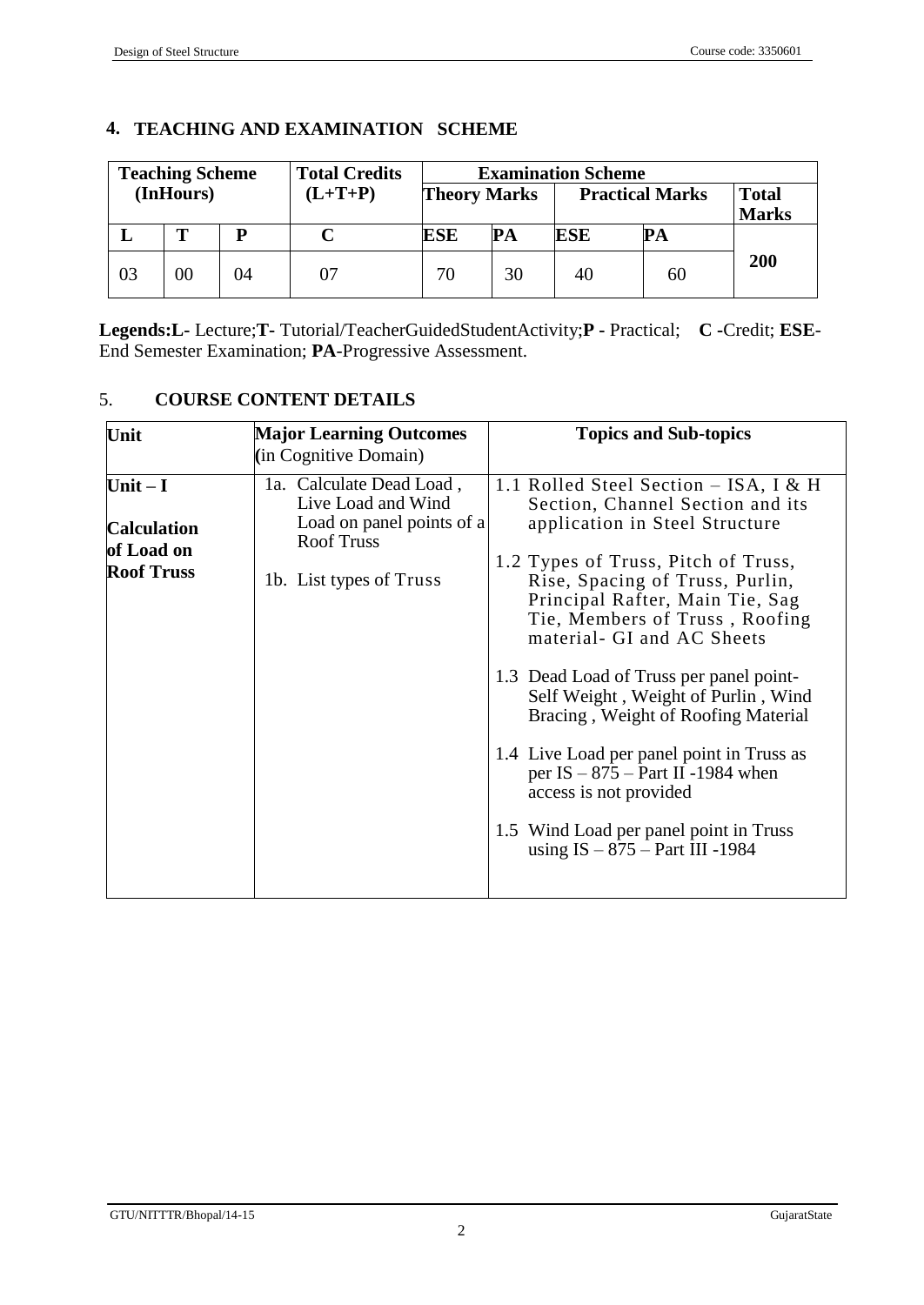| Unit                                                       | <b>Major Learning Outcomes</b>                                                                                                                                                    | <b>Topics and Sub-topics</b>                                                                                                                                                                                                  |
|------------------------------------------------------------|-----------------------------------------------------------------------------------------------------------------------------------------------------------------------------------|-------------------------------------------------------------------------------------------------------------------------------------------------------------------------------------------------------------------------------|
|                                                            | (in Cognitive Domain)                                                                                                                                                             |                                                                                                                                                                                                                               |
| $Unit - II$<br><b>Bolt and Welded</b><br><b>Connection</b> | 2a. D Design Bolt<br><b>Connection of Angle</b><br><b>Section to Gusset Plate</b><br>2b. D Design Welded<br><b>Connection of Angle</b>                                            | 2.1 Rigid Connection, Pinned<br>Connection, Semi Rigid<br>Connection, Black Bolts, Turned<br>Bolts, HSFG Bolts, Grade of<br><b>Bolts</b>                                                                                      |
|                                                            | <b>Section to Gusset</b><br>Plate<br>2c. C Solve Numerical<br>on Bolted<br>Connection of<br>Angle Section to                                                                      | 2.2 Lap and Butt Joint, Minimum and<br>Maximum Pitch, Tack Bolting,<br>Edge Distance, Gauge<br>Distance, Bolt Hole<br>2.3 Shear Capacity of Bolt – Vdsb,<br>Bearing Capacity of Bolt - Vdpb                                   |
|                                                            | Gusset Plate and<br>for Efficiency of<br>Joint having Chain<br><b>Bolting</b><br>2d. C Solve Numerical<br>on Welded<br>Connection of<br>Angle Section to                          | as per IS-800-2007, Bolt Value,<br>Efficiency of Joint<br>2.4 Numerical on Bolted Connection<br>of Angle Section to Gusset Plate<br>and for Efficiency of Joint having<br>Chain Bolting<br>2.5 Types of Weld, Fillet Weld and |
| Unit $-$ III<br><b>Tension Member</b>                      | Analyze and Design<br>3a<br><b>Axially Loaded Tension</b><br>Member made up of<br>Angle Section<br>Solve Numerical for<br>3b<br>Analysis & Design type<br>based on 1.2 for Single | 3.1 Examples of Tension Members in Civil<br><b>Engineering Structures</b><br>3.2 Design Strength of Tension Member,<br>Design Strength due to Yielding of Gross<br>Section, Design Strength due to Rupture of                 |
|                                                            | and Double Angle<br>Sections on same side and<br>either side of Gusset Plate                                                                                                      | Critical Section for Angle Section , Design<br>Strength due to Block Shear in Angle<br>Section as per $IS - 800-2007$<br>3.3 Slenderness ratio of Tension Member as<br>per IS $-800 - 2007$                                   |
|                                                            |                                                                                                                                                                                   | 3.4 Numerical for Analysis & Design type<br>based on 1.2 for Single and Double Angle<br>Sections on same side and either side of<br><b>Gusset Plate</b>                                                                       |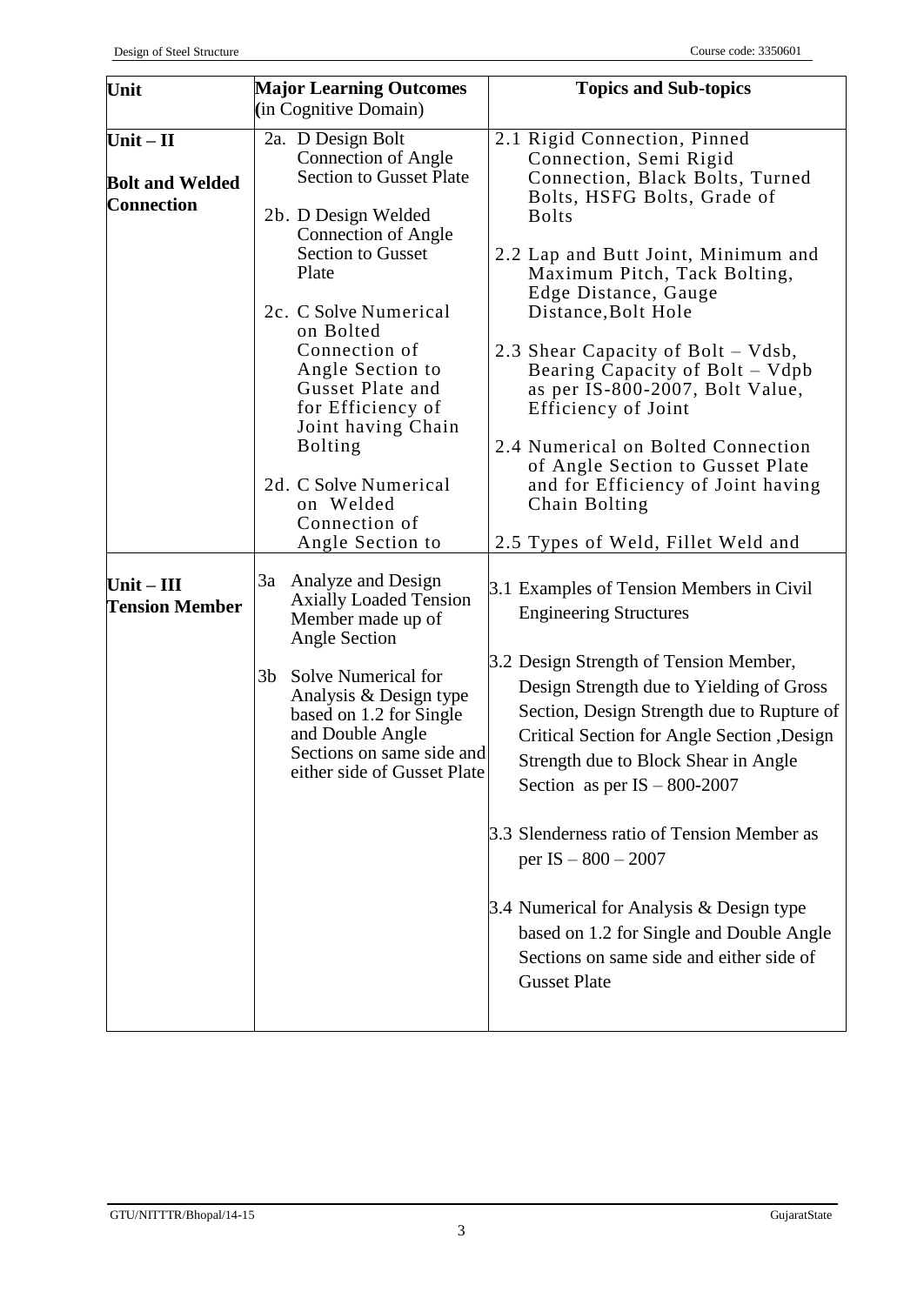| Unit                               | <b>Major Learning Outcomes</b><br>(in Cognitive Domain)                                                                                                                                                          | <b>Topics and Sub-topics</b>                                                                                                                                                                                                                                                                                                      |
|------------------------------------|------------------------------------------------------------------------------------------------------------------------------------------------------------------------------------------------------------------|-----------------------------------------------------------------------------------------------------------------------------------------------------------------------------------------------------------------------------------------------------------------------------------------------------------------------------------|
| Unit $-$ IV<br><b>Compression</b>  | 4a Analyze and Design<br>Strut made up of<br>Angle Section                                                                                                                                                       | 4.1 Strut, Maximum Slenderness Ratio,<br>Classification of Cross – Sections and<br>Buckling Class as per IS-800-2007                                                                                                                                                                                                              |
| <b>Member</b><br>Strut &<br>Column | 4b Analyze and Design<br><b>Axially Loaded</b><br>Column                                                                                                                                                         | 4.2 Angle Strut as per Cl. 7.5, IS-800-2007<br>4.3 Design Compressive Stress – fcd according<br>to Tables of IS-800-2007                                                                                                                                                                                                          |
|                                    | 4c Solve Numerical on<br>Column made up of<br>ISHB, ISHB with<br>Flange Plate, Double<br><b>Channels Back to Back</b><br>and Toe to Toe                                                                          | 4.4 Numerical on Strut made up of Single<br>Angle, Double Angle same and either side<br>of G.P as per $1.2 \& 1.3$ Built up Column,<br>Effective Length of Column as per Table<br>11, IS-800-2007                                                                                                                                 |
|                                    | 4d Solve Numerical on<br>Strut made up of<br>Single Angle, Double<br>Angle same and either<br>side of G.P as per 1.2<br>& 1.3 Built up Column<br>, Effective Length of<br>Column as per Table<br>11, IS-800-2007 | 4.5 Design Compressive Stress – fcd according<br>to Tables of IS-800-2007<br>4.6 Numerical on Column made up of ISHB,<br>ISHB with Flange Plate, Double Channels<br>Back to Back and Toe to Toe                                                                                                                                   |
| Unit $-V$                          | 5a Design Lacing System                                                                                                                                                                                          | 5.1 Objective of Lacing, Single Lacing,                                                                                                                                                                                                                                                                                           |
| <b>Lacing &amp; Battens</b>        | (Single or Double) for Built 5.2 Double Lacing<br>up Column<br>5bDescribe Objective of<br>Lacing, Single Lacing,<br>Double Lacing, Batten<br>5c Design Batten System for<br>Built up Column                      | 5.3 IS $-$ 800-2007 requirements for Lacing<br>System as per Cl. 7.6<br>5.4 Numerical on Single and Double Lacing as<br>per $1.2$<br>5.5 Objective of Batten, Batten<br>5.6 IS $-$ 800-2007 requirements for Batten<br>System as per Cl. 7.7                                                                                      |
|                                    |                                                                                                                                                                                                                  | 5.7 Numerical on batten as per 2.2                                                                                                                                                                                                                                                                                                |
| Unit $-$ VI<br><b>Lateral</b>      | Design of laterally<br>6a<br><b>Restrained Simply</b><br>Supported beam                                                                                                                                          | 6.1<br>Main Beam, Secondary Beam, Standard<br>I Sections, Laterally restrained and<br>unrestrained beam                                                                                                                                                                                                                           |
| <b>Restrained Beam</b><br>& Purlin | Design of Purlin made up<br>6b<br><b>Angle Section</b>                                                                                                                                                           | Plastic Section Modulus - Annexure -H,<br>6.2<br>IS-800-2007, Section classification as per<br>Table $2 - IS-800-2007$ , Shear buckling,<br>Shear Strength and Bending Strength of<br>Section as per Cl. 8.4.1 and Cl. 8.2.1.2 of<br>IS-800-2007, Deflection as per Table-6<br>of IS-800-2007, Shear Leg Effect, Web<br>Crippling |

Subjected to UDL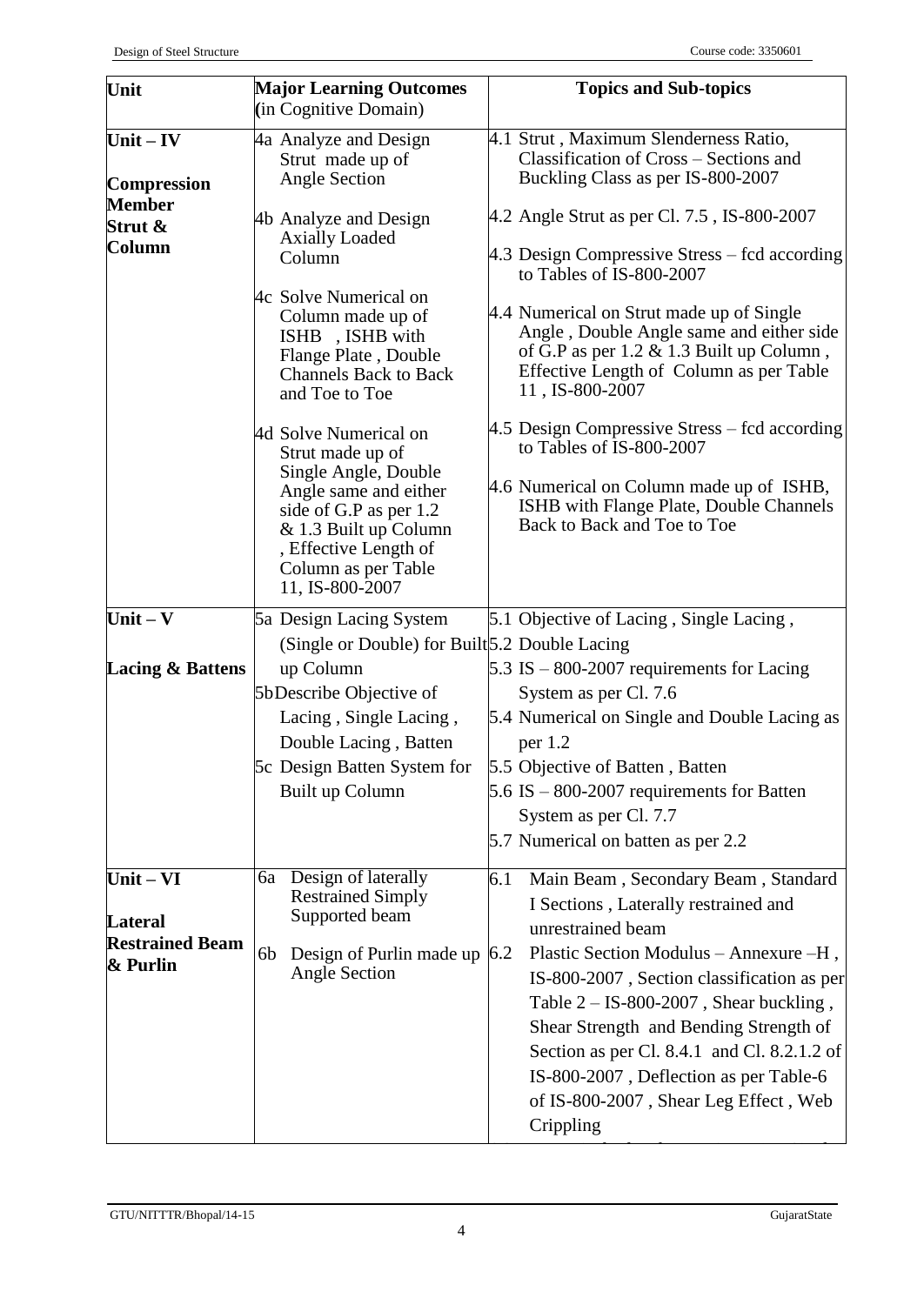| Unit                                              | <b>Major Learning Outcomes</b><br>(in Cognitive Domain)                                                                                                                                           |            | <b>Topics and Sub-topics</b>                                                                                                                                                                                                            |
|---------------------------------------------------|---------------------------------------------------------------------------------------------------------------------------------------------------------------------------------------------------|------------|-----------------------------------------------------------------------------------------------------------------------------------------------------------------------------------------------------------------------------------------|
| Unit-VII<br><b>Slab Base</b><br><b>Foundation</b> | 7a Design of Slab Base<br>Foundation under Axially<br>Loaded Column made up<br>of Single H Section<br>7b Solve Numerical on Slab<br><b>Base Foundation under</b><br>Column made up of Single<br>H | 7.1<br>7.2 | Slab Base, Gusseted Base, Base plate<br>and its Thickness as per IS-800-2007,<br>Concrete Block, SBC of Soil, Anchor<br>Bolt, Cleat and Dummy Angle<br>Numerical on Slab Base Foundation<br>under Column made up of Single H<br>Section |

## 6. **SUGGESTED SPECIFICATION TABLE WITH HOURS & MARKS(THEORY)**

| Unit          | <b>Unit Title</b>                     |                 | <b>Distribution of Theory Marks</b> |        |    |                                |
|---------------|---------------------------------------|-----------------|-------------------------------------|--------|----|--------------------------------|
|               |                                       | <b>Teaching</b> | $\mathbf R$                         | U      | A  | <b>Total</b>                   |
|               |                                       | <b>Hours</b>    |                                     |        |    | <b>Level Level Level Marks</b> |
|               | Calculation of Load on Roof Truss     | 08              | 02                                  | 00     | 09 | 11                             |
| $\mathbf{II}$ | <b>Bolted and Welded Connection</b>   | 06              | 01                                  | 02     | 04 | 07                             |
| Ш             | <b>Tension Member</b>                 | 06              | 00                                  | 02     | 05 | 07                             |
| IV            | Compression Member Strut & Column     | 06              | 02                                  | 02     | 06 | 10                             |
| V             | Lacing & Batten                       | 04              | 01                                  | 02     | 04 | 07                             |
| VI            | Laterally Restrained Beam & Purlin    | 08              | 02                                  | 04     | 08 | 14                             |
| VII           | <b>Slab Base Foundation</b>           | 04              | 02                                  | $00\,$ | 05 | 07                             |
|               | Sketches As Mentioned In Drawing Work | 00              | 03                                  | 04     | 00 | 07                             |
| <b>Total</b>  |                                       | 42              | 13                                  | 16     | 41 | 70                             |

**Legends:**  $R =$  Remember,  $U =$  Understand,  $A =$  Apply and above Level (Bloom's revised taxonomy )

**Note**: This specification table shall be treated as general guideline for students and teachers. The actual distribution of marks in the question paper may vary slightly from above table

### 7. **SUGGESTED LIST OF EXERCISES/PRACTICAL**

The practical/exercises should be properly designed and implemented with an attempt to develop different types of skills **(outcomes in psychomotor and affective domain)** so that students are able to acquire the competencies/programme outcomes. Following is the list of practical exercises for guidance.

*Note: Here only outcomes in psychomotor domain are listed as practical/exercises. However, if these practical/exercises are completed appropriately, they would also lead to development of certain outcomes in affective domain which would in turn lead to development of Course Outcomes related to affective domain. Thus over all development of Programme Outcomes (as given in a common list at the beginning of curriculum document for this programme) would be assured.* 

*Faculty should refer to that common list and should ensure that students also acquire outcomes in affective domain which are required for overall achievement of Programme Outcomes/Course Outcomes.*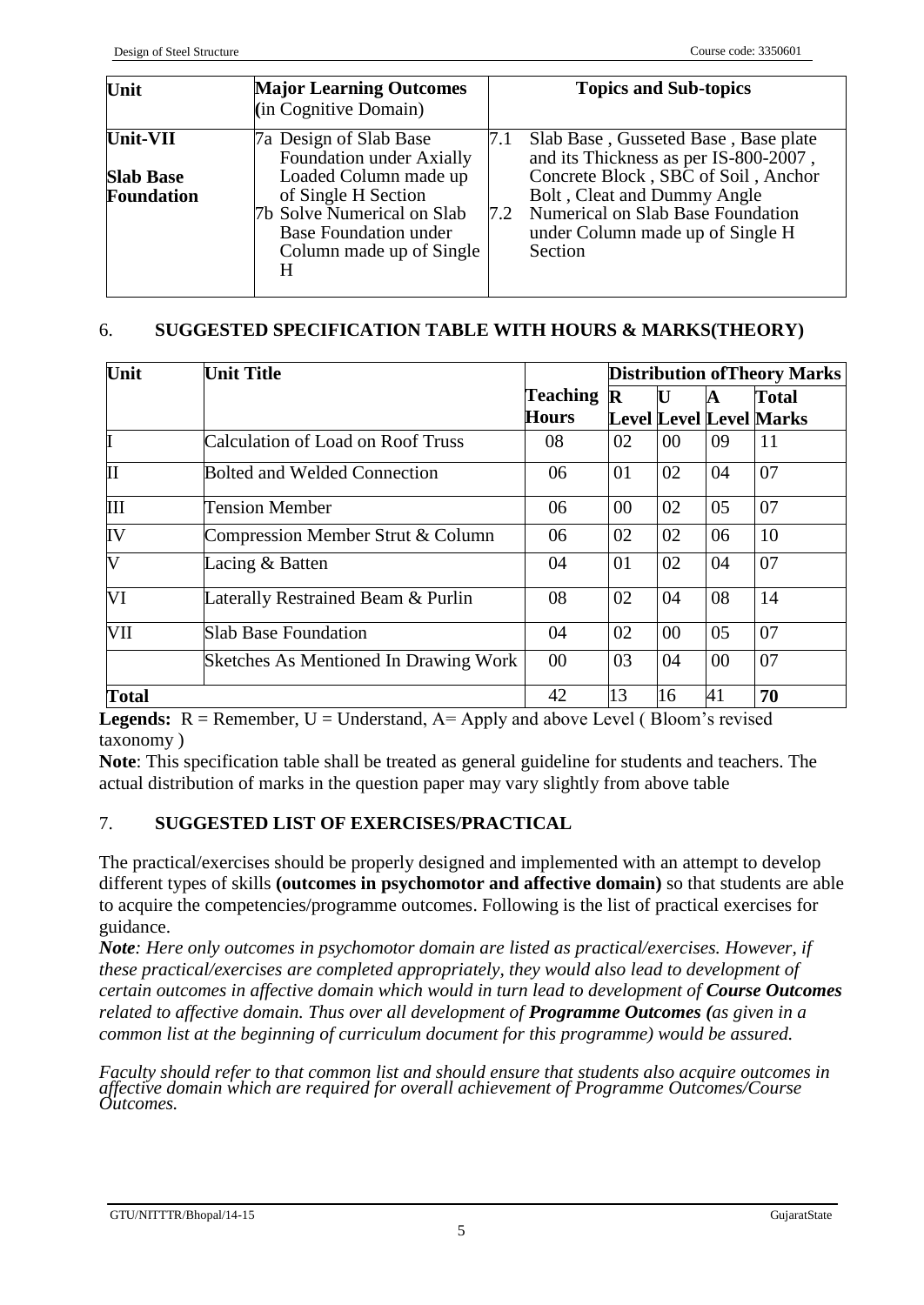| S.             | Unit No.<br><b>Practical/Exercise</b>         |                                                                                                                                                                                                                                                                                                                                                                                                                                                                                                                            | Approx.         |
|----------------|-----------------------------------------------|----------------------------------------------------------------------------------------------------------------------------------------------------------------------------------------------------------------------------------------------------------------------------------------------------------------------------------------------------------------------------------------------------------------------------------------------------------------------------------------------------------------------------|-----------------|
| N <sub>0</sub> |                                               | (outcomes in psychomotor domain)                                                                                                                                                                                                                                                                                                                                                                                                                                                                                           | Hrs.            |
|                |                                               |                                                                                                                                                                                                                                                                                                                                                                                                                                                                                                                            | <b>Required</b> |
| $\mathbf{1}$   | $\mathbf{I}$                                  | Find Forces in given Truss Members using Graphical                                                                                                                                                                                                                                                                                                                                                                                                                                                                         | 08              |
|                |                                               | Method due to D.L, L.L and W.L and Design Forces in<br>the Members $-$ Drawing Sheet $-$ No: 01, A1 Size                                                                                                                                                                                                                                                                                                                                                                                                                   |                 |
| $\overline{2}$ | $\overline{\text{II}, \text{III}, \text{IV}}$ | Draw Plan & c/s Elevation of Eaves Level Joint, Ridge Joint<br>and Two Other Joints of a Truss Selected in Sheet No:01<br>with all design details like Size of Angle Section, G.P,<br>Connection Details, Purlin, Roofing Material - Drawing<br>Sheet $-$ No: 02, A1 Size                                                                                                                                                                                                                                                  | 10              |
| $\overline{3}$ | IV, VII                                       | Draw Plan and c/s Elevation of Built up column made up of<br>Double Channel provided back to back with Single or<br>Double Lacing<br>Draw Plan and c/s Elevation of Slab Base Foundation under<br>column made up of H section<br>Sheet $No:03 - A1$ Size                                                                                                                                                                                                                                                                   | $\overline{08}$ |
| 4              |                                               | Prepare following Neat sketches in Sketch Book<br>Different Types of Truss<br>Truss Details - Spacing of Truss, Principal Rafter, Main<br>Tie, Members, Ridge, span, Roof Covering, Purlin etc<br>Eaves Level Joint of Truss<br>Ridge Level Joint of Truss<br>Beam to Beam Connection at Same Level<br>Beam to Beam Connection at Different Level<br>Column to Beam Seated Connection (Weld & Bolt<br>Connection )<br>Column to Beam framed Connection (Weld & Bolt<br>Connection)<br><b>Gusseted Slab Base Foundation</b> | 14              |
| 5              | I, II, III, IV,                               | Prepare a Report File related to Calculation work of                                                                                                                                                                                                                                                                                                                                                                                                                                                                       | 10              |
|                | V, VII                                        | Drawing Sheet No: $1, 2 \& 3$                                                                                                                                                                                                                                                                                                                                                                                                                                                                                              |                 |
| 6              |                                               | Site Visit of Industry Truss, Steel Structure Railway                                                                                                                                                                                                                                                                                                                                                                                                                                                                      | 06              |
|                |                                               | Platform – Report, Photographs                                                                                                                                                                                                                                                                                                                                                                                                                                                                                             |                 |
|                |                                               | <b>Total Hours</b>                                                                                                                                                                                                                                                                                                                                                                                                                                                                                                         | 56              |

# 8. **SUGGESTED LIST OF STUDENT ACTIVITIES**

- i. Collect the Photographs of nearby Typical Roof Trusses and from Internet
- ii. Collect the Photographs of Elevated Steel Structure Water Tank
- iii. Collect the Photographs of Steel Columns with Lacing and / or Batten

# **9. SPECIAL INSTRUCTIONAL STRATEGIES ( If Any )**

- i. Site Visit must be arranged for Industrial Truss to explain Truss terminology and Connection Details
- ii. Show video of Fabrication work using Bolt and Weld